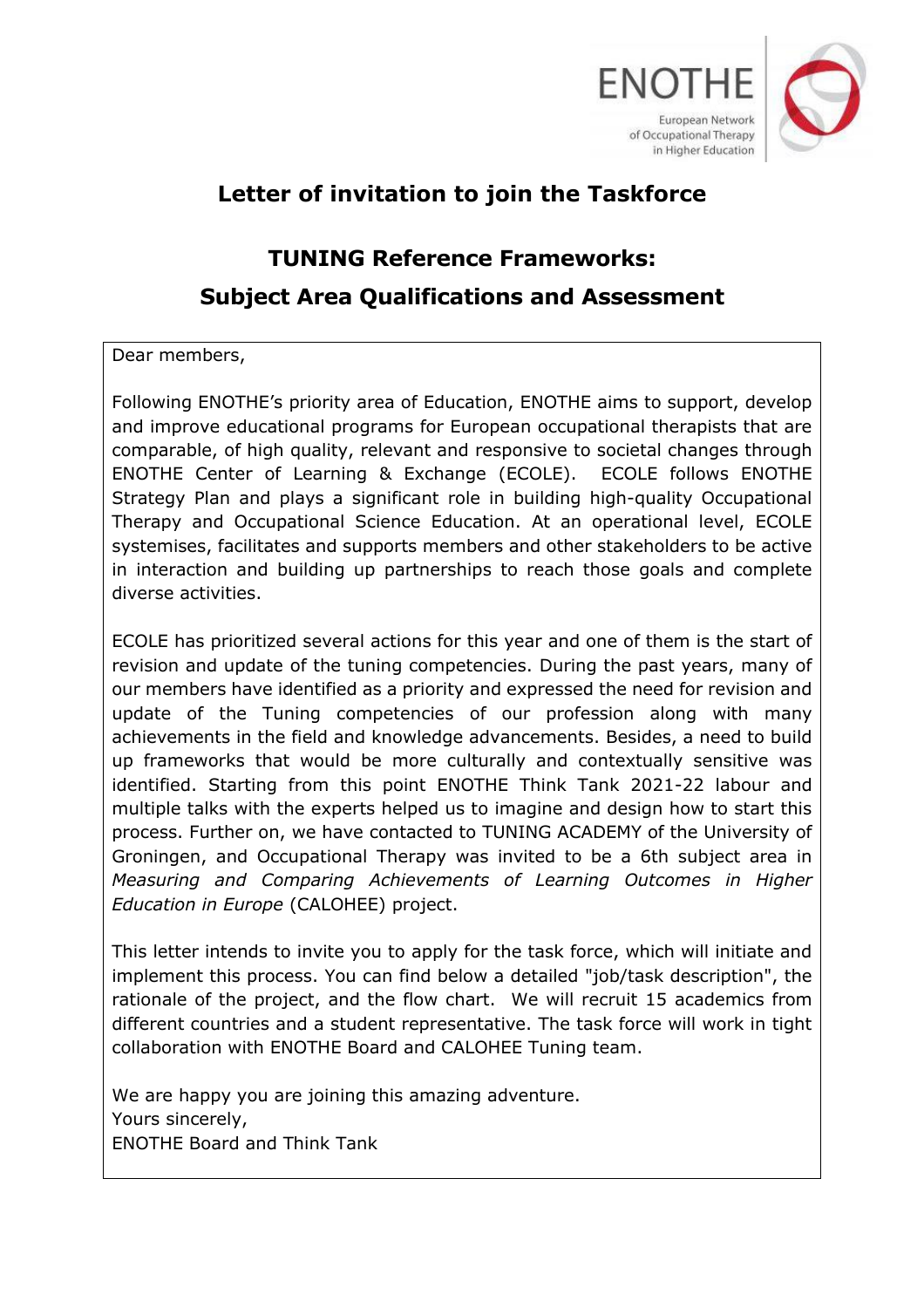### **Rationale of the project**

#### **Introduction**

In 2008 the guidelines "*Reference points for Design and Delivery of Degree Programmes in Occupational therapy*" were published (Berding et al., 2008). Framed by TUNING Educational Structure in Europe, this publication was adopted by many European universities as a guideline to describe occupational therapy education programmes and the specific competencies, which draw the education of practitioners and researchers. Since then, the speedy advancements of the profession, changed population needs, and changes in standards nationally demanded incorporation and update of these competencies. Nevertheless, the Tuning Academy project group, headed by the University of Groningen, continued its work to solve diverse inconsistencies between European Qualifications Frameworks with the Tuning Sectoral Qualifications Frameworks (SQFs). Another challenge was the importance of having dynamic frameworks that would permit the incorporation of innovation as well as allow improvement of contextual and cultural sensitivity of curriculum design (Wagenaar, 2021). This group designed and initiated a project *Measuring and Comparing Achievements of Learning Outcomes in Higher Education in Europe* (CALOHEE). based on three stages for five subject areas. The project outcomes intend to strengthen the position of the European and national higher education sector and the degree programmes offered, by evidencing what is actually learned. This involves the development of Subject Area based Qualifications Reference Frameworks (Bachelor, Master, and Doctoral) for the wider public and all stakeholders and more detailed Assessment Reference Frameworks for specialists in the field. Both frameworks contribute to the enhancement and fairness of external and internal quality assurance mechanisms.

In other words: reference frameworks offer clear indicators for the design and implementation of degree programmes and show the intended learning to be relevant to society. Relevance in TUNING-CALOHEE involves three meanings: (1) the pleasure of the individual of becoming knowledgeable; (2) the preparation for finding employment which is aligned to what has been learned and (3) preparation for a role in society. From higher education graduates it might be expected that they contribute - in a more managerial role - to the sustainability and further development of society.

This project is based on three stages for five subject areas.

The first step includes updating and refining the Tuning frameworks of reference points. The second stage aims to produce an assessment framework based on the outcomes of the first stage. The third step intends to create multi-dimensional

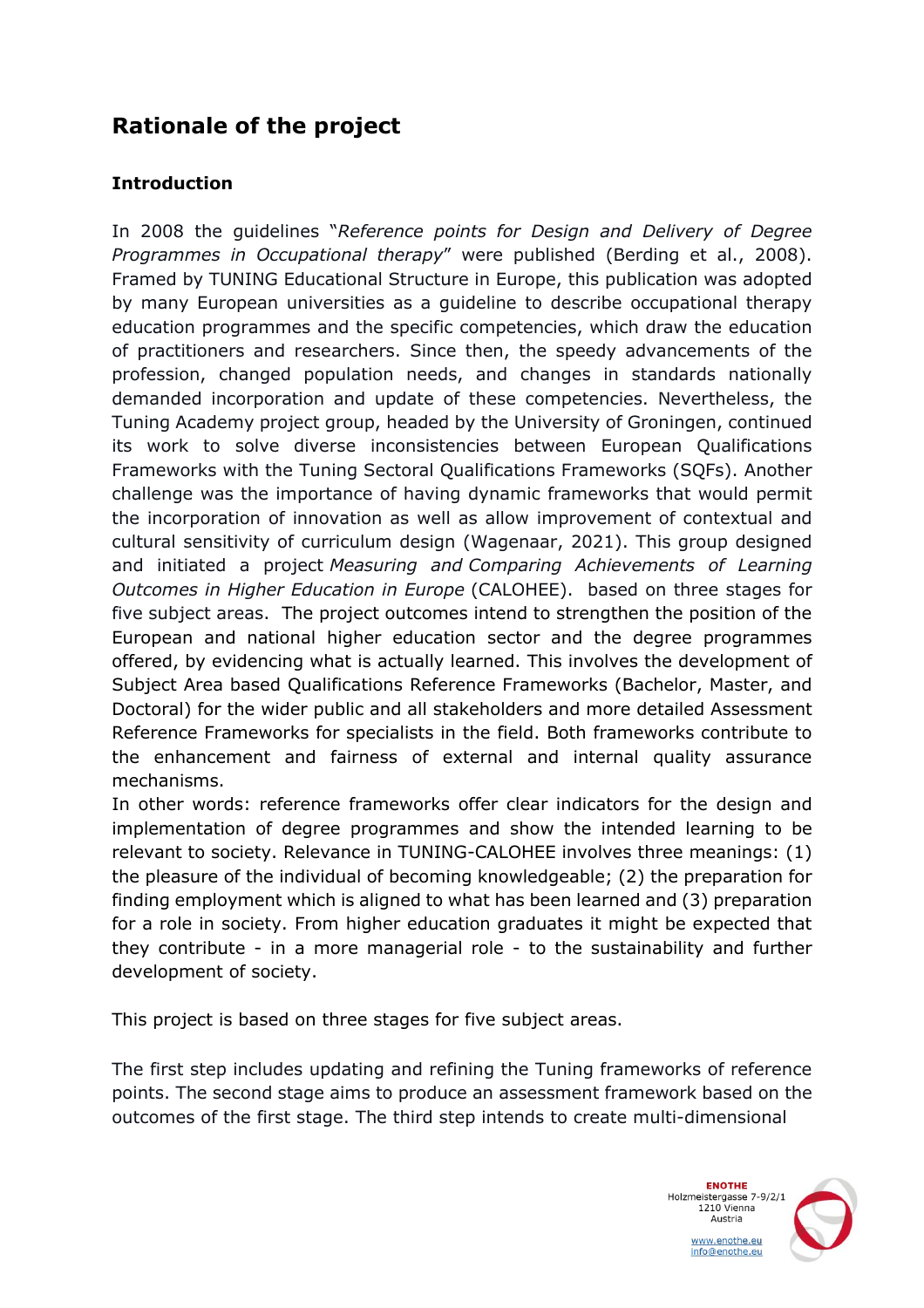tests to measure and compare the achieved outcomes in a European context. The objective of the multi-dimensional tests is to reflect the difference in mission, orientation and profile of degree programmes that will permit to compare student achievement internationally based on the threshold standards. Therefore, the outcomes should ensure an insight for quality enhancement and quality assurance (CALOHEE, 2022).

Occupational Therapy was invited to join this project as a sixth subject area. This three-step model requires a bottom-up approach. A workgroup of 15 academics with experience in European and international networking, representing different countries and various types of higher education institutions will be selected. Besides, a student representative will join this process.

#### **The first phase – Update the frameworks of reference points**

The workgroup will consider refinement of frameworks of reference points for the first (bachelors), the second (masters), and the third (doctorate) cycles. It is expected a balance of learning outcomes between three cycles will be assured. This process will include the survey with primer stakeholders (academicians and students). The workgroup will decide to widen the circle of stakeholders that will participate in the survey.

#### **The second phase – Produce the assessment frameworks**

The outcomes of the first phase will frame a second phase. The workgroup will define how to develop a clear set of assessment criteria based on the multidimensional approach adjusting to the reality of different types of institutions and profiles. Another action will include the development of a detailed test blueprint for each of the assessments and a design of a detailed work plan for the creation and application of the assessments.

#### **The third phase – Design the multi-dimensional tests**

This phase includes the multi-dimensional test development that will permit to obtain reliable information and the strength and weaknesses of degree programmes. The academic representative in the workgroup will ensure to field test these assessments in five institutions of the corresponding country.

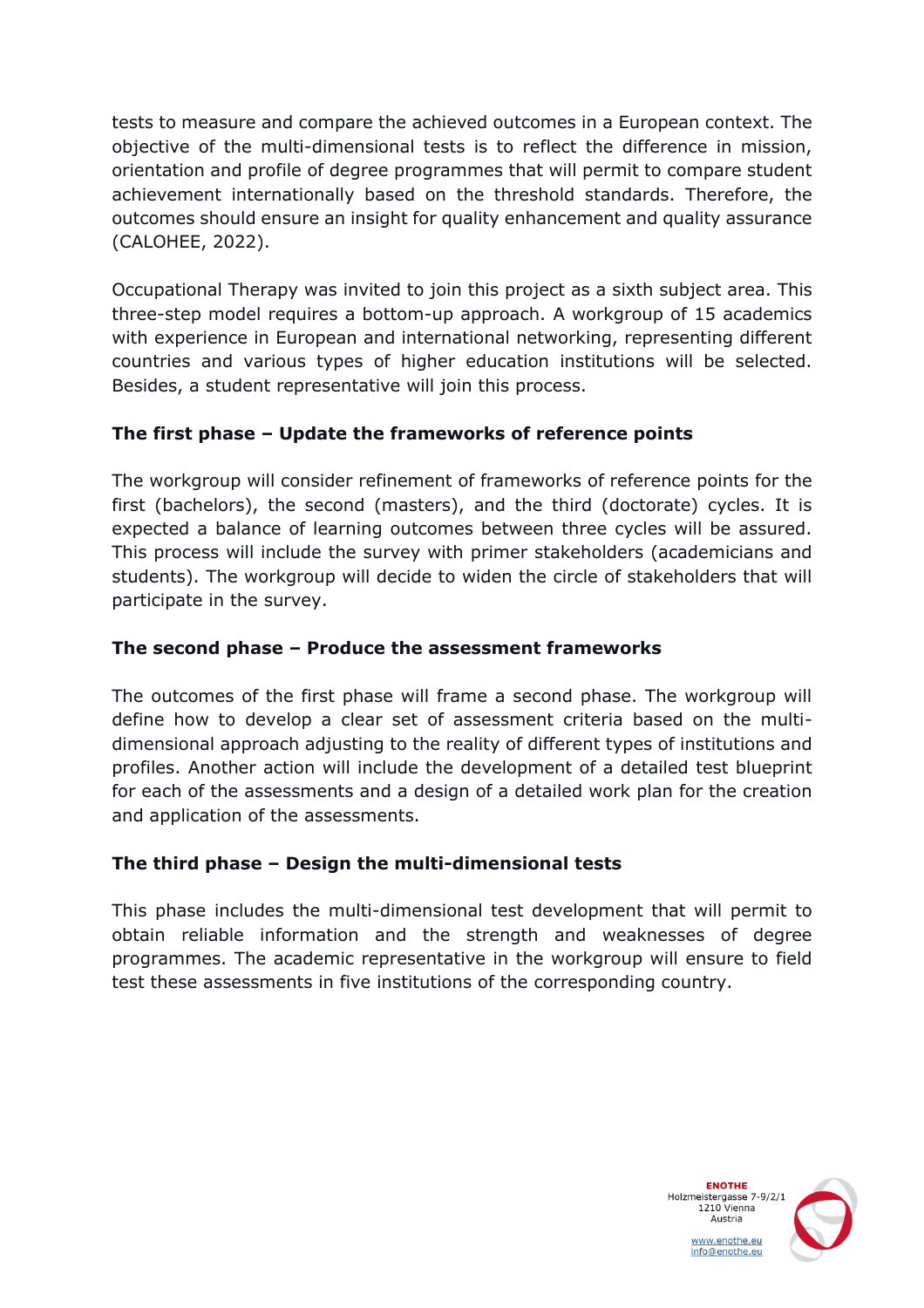#### **Goals and expectations**

The subject area revisions are expected with a special focus on:

- Knowledge: theory and methodology
	- o Revision of the core elements of the field and the scope of practice
	- o Defining teaching and learning methodology
- Application of knowledge and skills
- Revision of the employability of the profession
- Civic, social and cultural engagement

## **ENOTHE is joining CALOHEE project**

ENOTHE Board will encourage and ensure the recruitment of the 15 participants from ENOTHE institutions in the workgroups and one student from SPOTeurope. The participants should express if they would like to be a leader who will guide this workgroup together with ENOTHE Board members. Two leaders will be selected. ENOTHE Board and Tuning workgroup leaders will undertake coordinated actions with CALOHEE Project Team. ENOTHE Annual Meetings will include preconference Tuning days and facilitation of the tuning regional groups.

The expectation from the two leaders of the group:

- Assist possible meetings with CALOHEE TEAM
- Responsible to draw the process, scheduling and facilitating the meetings with members. Management will be ensured by the support of the ENOTHE **Office**
- Leading Tuning days together with ENOTHE Board.
- Leading overall Tuning project development together with ENOTHE Board (including publication, etc.).
- Contribution to design an application for the ERASMUS+ K2 project in collaboration with the Tuning Academy

The expectation of 15 participants of the Tuning workgroup:

- Assist scheduled meetings
- Active role in the Tuning project design and implementation
- Encouragement of the key stakeholders nationally
- Active participation in all steps of the Tuning project (revision of the survey, revision of the frameworks, working on a publication, etc.)

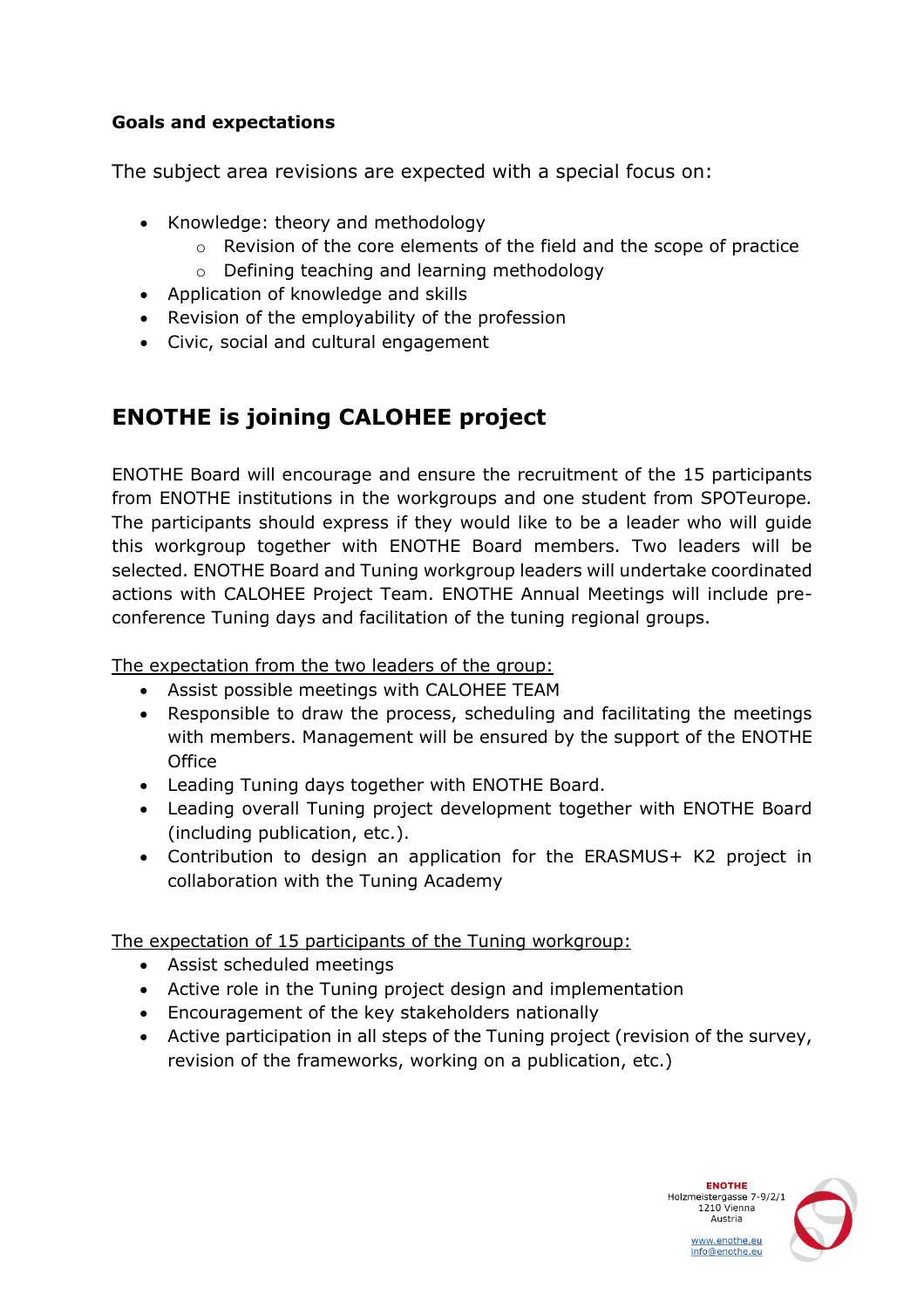#### **Take away for institutions involved**

The TUNING experience as well as the experience of the CALOHEE project is that the Qualifications Reference Frameworks have serious impact on the sector. They offer guidance and set standards, which will be used by higher education staff, but also Quality Assurance organisations. By participating, the institutions involved have the opportunity to play a key role in developing a fair, sustainable approach to comparing and measuring the achievement of learning outcomes in European higher education, which should also result in an enhancement of their own degree programmes. One of the important goals of this study is to determine if students are in fact prepared for their role in society (personal development, citizenship and employability) after graduation, while also meeting the academic standards associated with their area of specialization. Programmes which can evidence that they meet these aims are obviously more attractive to potential students and to society in general.

#### **Guiding principles**

- Revision of existing competencies
- Adding new competencies open brainstorm on emerging roles of the profession
- Relation with stakeholders (ENOTHE, ROTOS, COTEC, client groups, service providers, users in a broad sense, community, etc.)
- Connecting with the ENOTHE community
- Referring to design thinking

#### **The process at the stage 1**

- Philosophy of the profession
- Revision of the employability of the profession
	- o Refer to Tuning and CALOHEE
	- o Revision of the competencies and assessment
- Flowchart with time planning, process in coordination/collaboration with CALOHEE team
- Budget in coordination

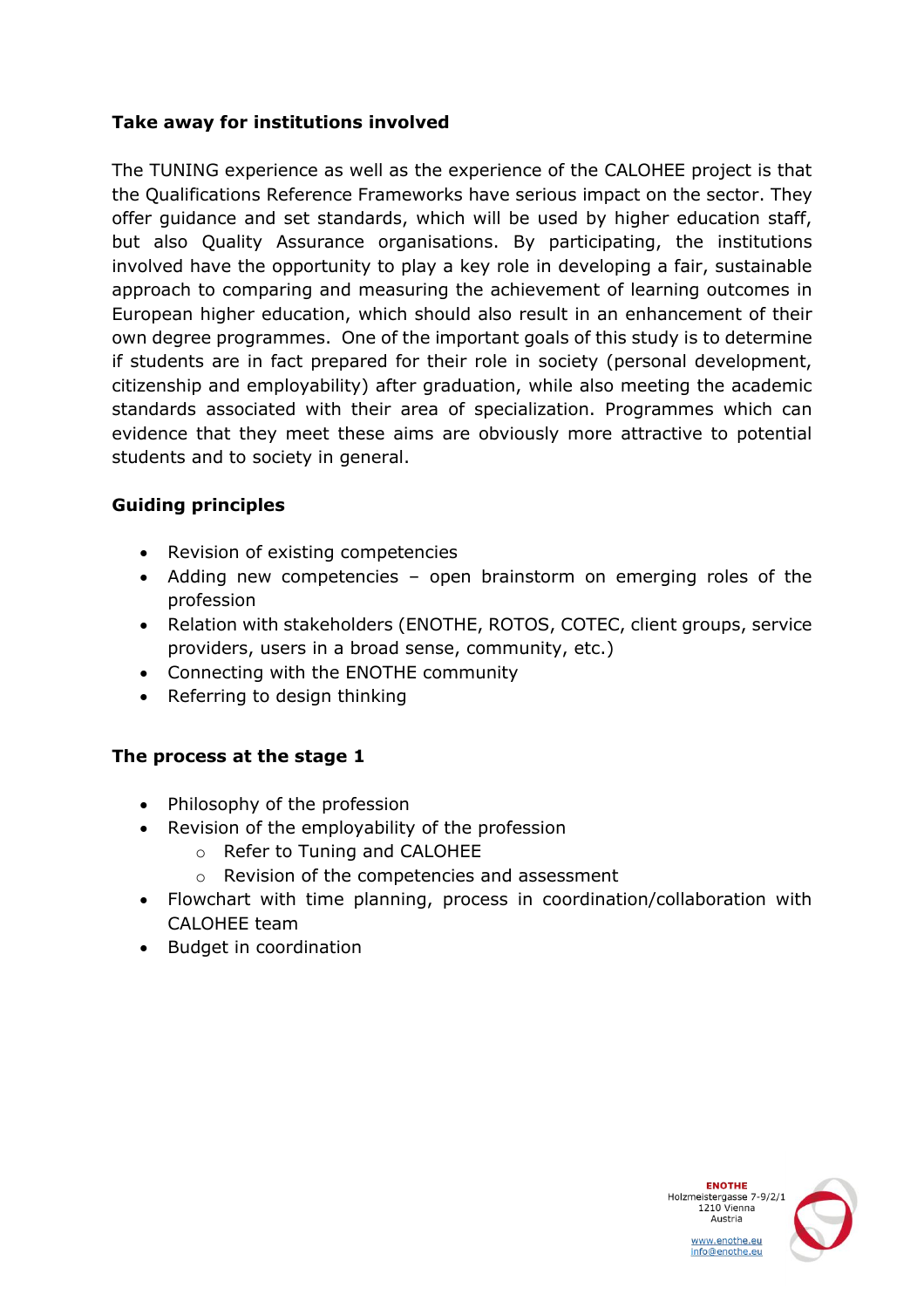### **Why does ENOTHE need you?**

#### **Profile of an academic taskforce**

- Representatives of educations and universities (institutions) on different EQL
- Representatives of countries and areas in Europe
- Based on connection to the practical fieldwork and experience
- Diversity in expertise, experience, and stage in the development of OT in the country
- Representatives of students (SPOT-Europe)
- Representatives of different cycles (bachelors, masters, doctorate)

#### **Format**

- At least 3 face-to-face regional and international meetings
- Meetings with CALOHEE representatives (only leaders of the workgroup)
- Online meetings of working groups if thought necessary (up to the total max. of 5 days)
- Preparing for meetings and discussion of outcomes, including discussions with colleagues of the same and in case thought relevant of other institutions in the region / country (approx. 3 times 1-2 days)
- Comparing the own programme(s) with the qualifications reference frameworks on the basis of a fixed format. This allows for identifying strengths and weaknesses and checking/enhancing the profile of the programme(s) analysed (approx. 1 day)

#### **Requirements**

- The expert is knowledgeable in the field of study involved. This expertise can stretch from being an academic specialist in the subject area to a professional in curriculum development and learning, teaching and assessment related to the field of studies.
- Contribution to the working meetings. In order to participate in this study each expert is expected to attend 3 working group meetings devoted to framework development over the period (April 2022- October 2023). It is anticipated that the meetings will be intense but at the same time a very rewarding professional experience.
- The willingness to have deep discussions with international colleagues about the tough issues of what constitutes the most important learning outcomes in their respective fields.
- Participants are required to be able to work in English as part of being involved in this study, since the working language of this study is English.